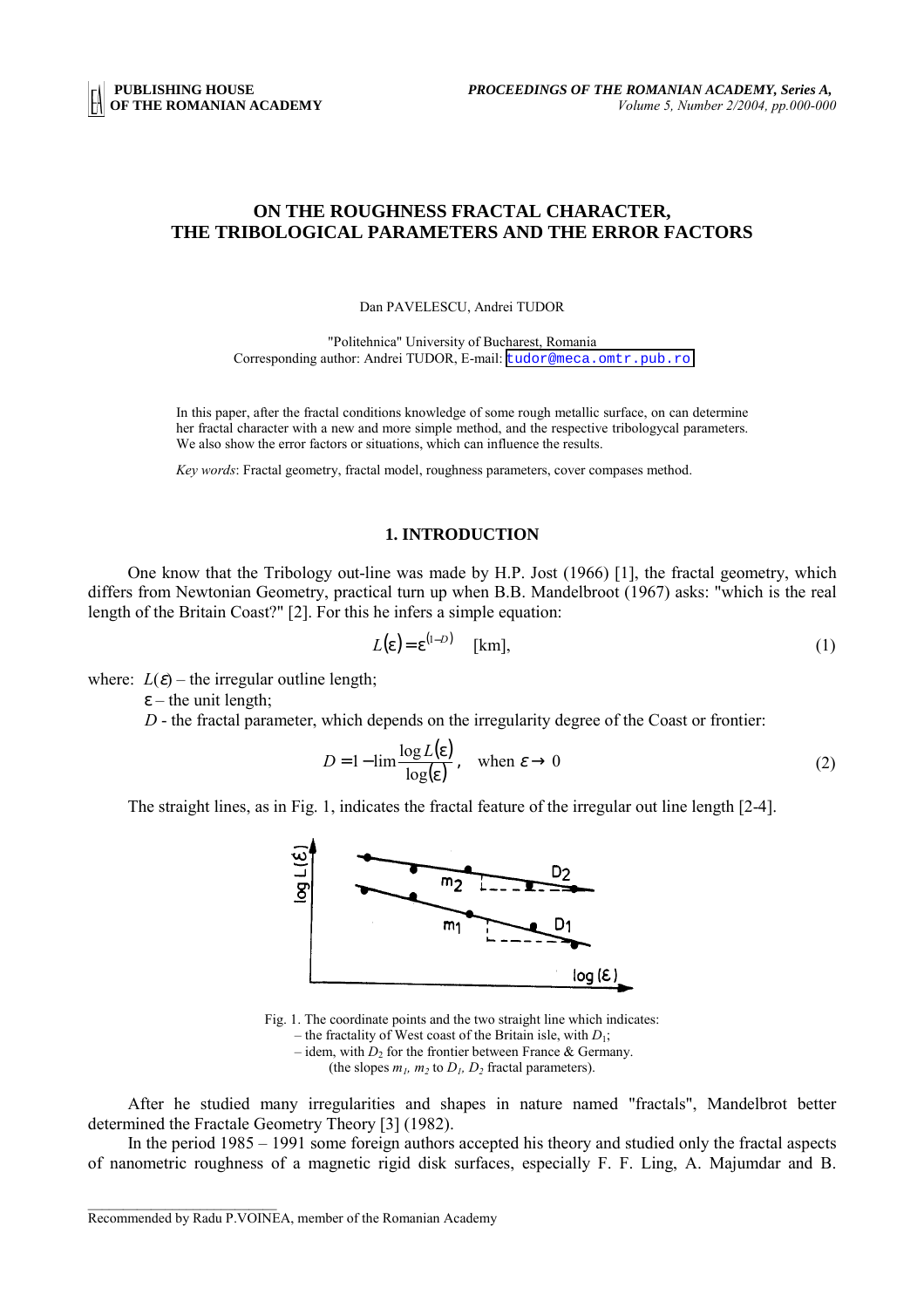Bushan [3-6]. In Romania, D. Pavelescu (1992) [7] and then, together with A. Tudor (1994 – 2003) [8- 10], dealt with the micro-metric roughness of the engineering surfaces of some machine elements. For different mechanical processes, we mention also the researches of A. Davidescu (2003) [11-16].

After 1966, the Tribology evolution was considerable. Thus, at the Mondial Tribological Congress from Vienna (2001) K. Holmberg, from Finland [12], imagined the Tribology domain, from molecular and nanometric even to "Universe"  $(10^{12} \text{ m})$  (Fig. 2).



Fig. 2. Scaling up of tribological phenomena from nanotribology to teratribology.

Thus, the mentioned domains (nano and mico-metric roughness) are placed at the low part of this scaling.

We specify too, that are some statistical parameters which are important for Tribological researches but not for the fractal researches! In the first category there are: r.m.s. height (σ or  $R_q$  μm), slope (σ'), and curvature  $(\sigma$ "), which depend on the scale length of the roughness, on the measuring instrument and on the magnification on the instrument resolution. But a great error give the stylus magnitude radius of the feeling instrument. It is preferable scanning microscopy therefore without contact [5, 6].

In the second category there are the fractal parameters: *D* and *G* which the following advantages: scale independent, and the details of roughness at all scales easily determined. For the micrometrical roughness *D* has values  $1 < D < 2$ , for example  $D = 1.8806$  for turned surface; in which case  $G \approx 4.4591$  x  $10^{-2}$  um [8].

Nevertheless, Majumdar and Bhushan admitted two relations between the classical parameters and the fractal parameters; one is:

$$
\sigma = \left[\int_{\omega_l}^{\omega_h} S(\omega) d\omega\right]^{0.5} \tag{3}
$$

where:  $\omega_{\rm l}$  – the lowest frequency  ${\rm [m^{-1}]}$  related to the length of the sample;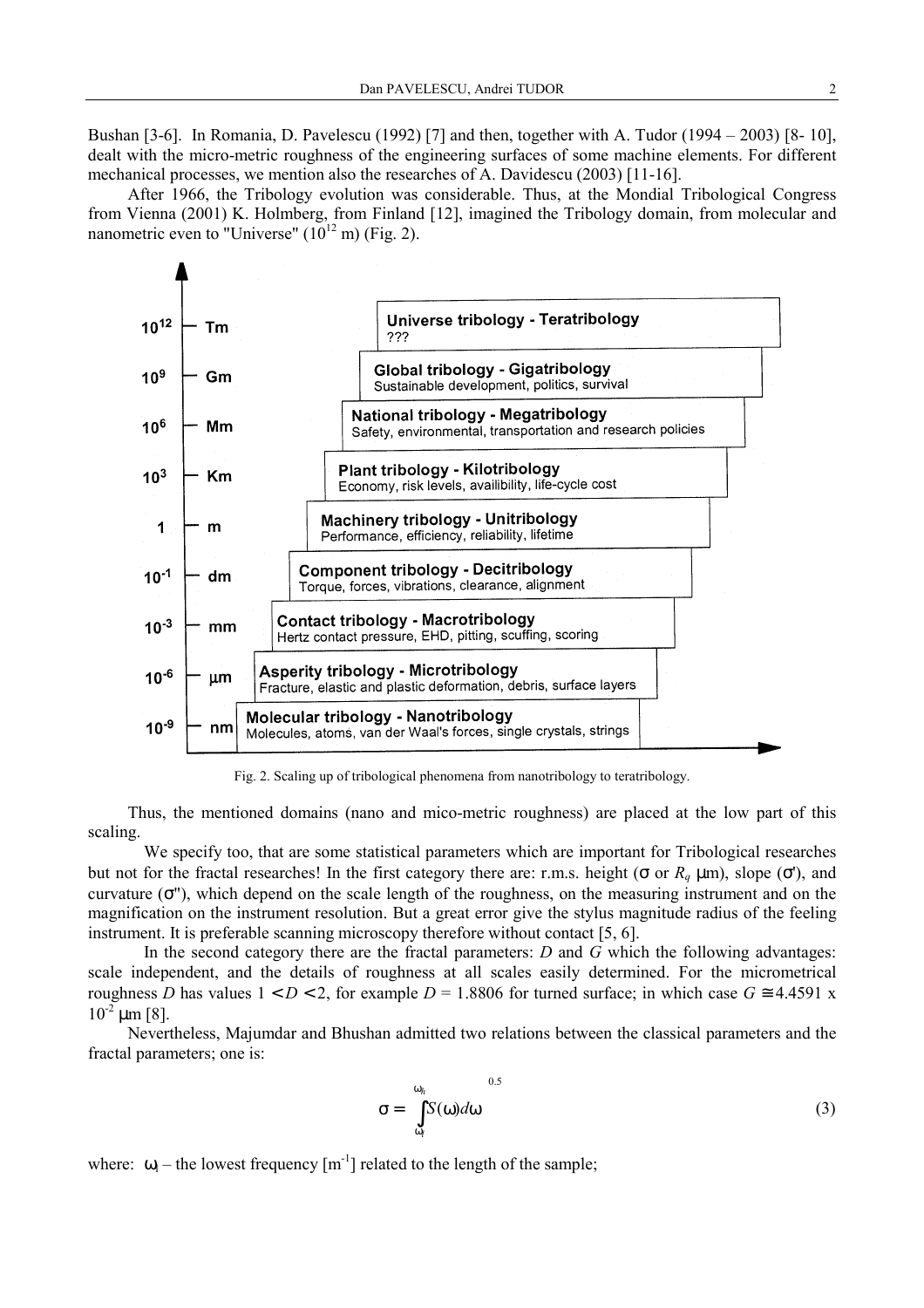$\omega_{h}$ – the highest frequency which depends on the resolution of the measuring instrument;  $S(\omega)$  – the power of the spectrum of the Weierstrass-Mandelbrot's (W-M) function; *S*(ω) depends of *D*, *G*, and  $\gamma$  – scaling parameter of the W-M function ( $\gamma$  = 1.5). The second relation (more simple), is:

$$
\sigma \approx \omega_l^{(D-2)} \, [\mu m] \tag{4}
$$

when  $\omega_h \gg \omega_l$ .

# **2. THE TRUTHFULNESS OF THIS STATISTICAL AND FRACTAL CONNECTION**

In order to extend the fractal theory to the roughness surfaces with utility in the Machine Elements domain, we tried to verify the equation (4) in many patterns [7-10]; thus we parallel studied the statistical and fractal methods. The researches are made for a linear contact modeling this contact with a friction pair couple tip TIMKEN: a short rough cylinder and a rigid perfectly smooth plane. The cylinder rough surface appears randomly and multiscale. The profilograme from Fig. 3 is obtained with a stylus type with 5  $\mu$ m radius. She is mathematically continuous, non-differentiable and statistically self-afine.



Fig. 3. A partial profilogramme on the generatrice of the short rough cylinder. The original magnification:  $K_v = 5000$ ,  $M_x = 1000$ . The repeatedly magnified gives from A the shapes A' and A".

Generally, the results of the mentioned papers show a great difference between statistical and fractal tribological parameters. We appreciate two causes for these differences.

– **The first** is from different composition of the equations for the same tribological statistic or fractal parameter; for example:

#### **Fractal method Statistical method**

a) – The power of a profile W-M spectrum

$$
S(\omega) = \frac{G^{2(D-1)}}{2\ln \gamma} \times \frac{1}{\omega^{(5-2D)}} \quad \text{[µm}^3\text{]} \tag{5}; \qquad S(\omega) = \frac{1}{2\pi} \times \frac{1/x'}{(1/x')^2 + \omega^2} \quad \text{[µm}^3\text{]} \tag{5}
$$
\n
$$
x' = 1/D_0
$$
\n
$$
D_0 - \text{average profile density (Nr rough./µm)}
$$

b) – The mean radius of roughness curvature

(Nr. extrems/µm)

$$
\overline{\rho_e} = \frac{a^{D/2}}{\pi^2 G^{D-1}} \text{ [µm]} \qquad (6); \qquad \overline{\rho_e} = \left[ 1 + (\pi D_0 \sigma)^2 \right]^{1.5} / (\pi^2 D_0 D_e \sigma) \text{ [µm]} \tag{6}
$$
  
*a*– area of contact spot [µm<sup>2</sup>]  
*D<sub>e</sub>* – density of the extreme min. and max. points

 $-$  **The second** cause is due from the appreciation that the shapes  $A - A''$  (Fig. 3) in appearance are similar; but are statistical self-afine which means that, the scaling in the vertical and lateral directions of a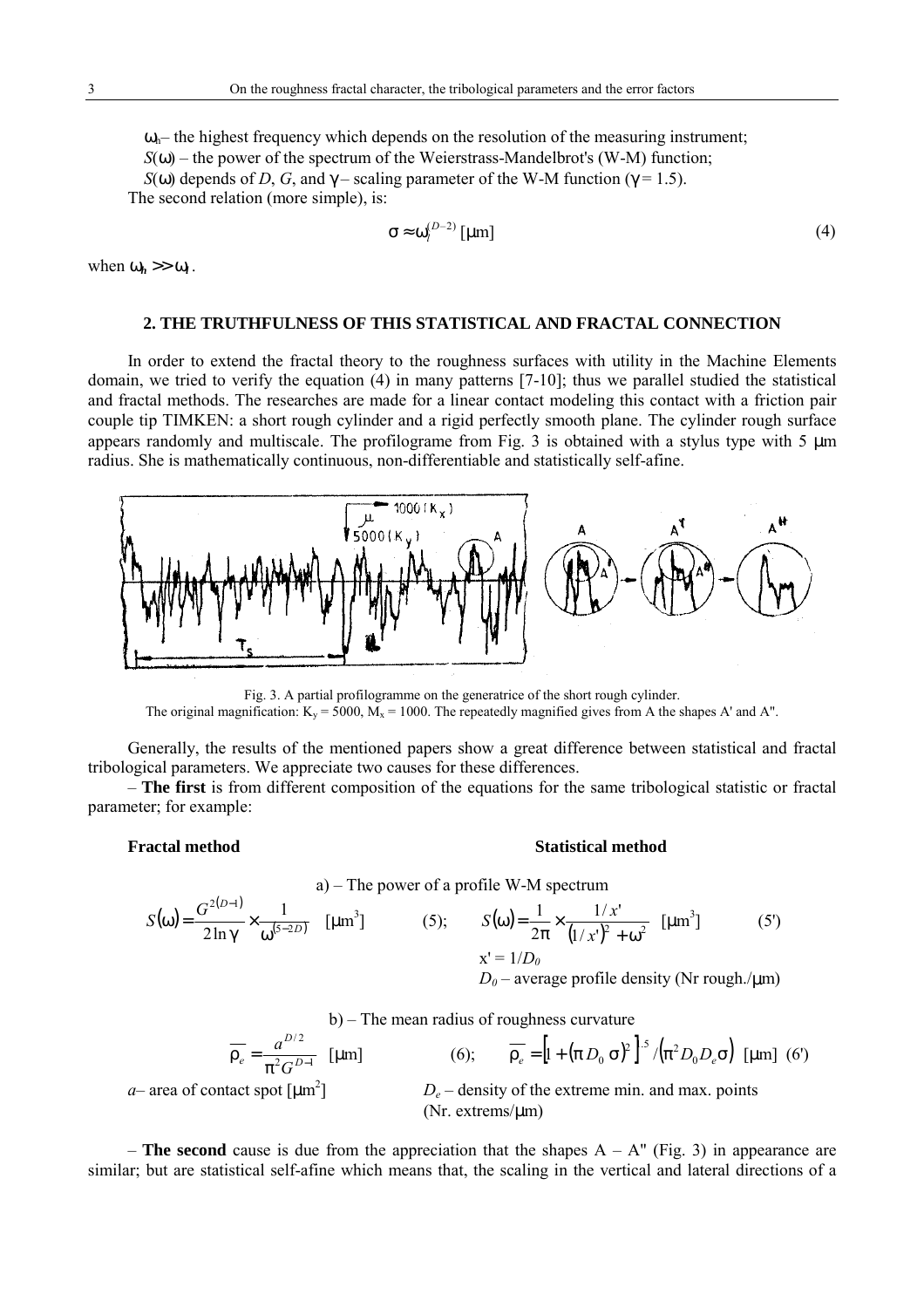profile are different, therefore are not self-similar fractal! Consequently, to use this roughness with both methods (fractal and statistical) leads to different results.

In this paper we do not use the approximate equation (4) which does not give accurate values of these and for other parameters as: real area  $(A_r)$ , the microgeometry complex parameter  $(\Delta_r)$ , plastic and elastic loads  $(F_p, F_e)$ , friction coefficients  $(\mu_s, \mu_a)$  and friction forces  $(F_s, F_a)$ . Here we will discuss only the fractal aspects, with a new and more simple method.

### 3. **THE FRACTAL ROUGHNESS AND CALCULUS**

To establish the fractal character of the roughness structure M. Hasegawa and al. published a new method [13] (1996) named the cover method (or the compasses method). Thus, if *r* is the Yardstick and *N(r)* the repetitive measurement times, for each *r*, the  $N(r)$   $x_r$  is the length of the roughness profile. For various *r* values, which increase from small scale, between *N(r)* and *r* is a relationship:

$$
N(r) \propto r^{-D} \tag{7}
$$

For example, these measurements are made of a conform representation as shown in Fig. 4 for the profilogramme of a turned surface.



Fig. 4. The turned surface profilogramme: 1400/l,  $l_s = 120 \mu m$ . The conform representation is valid when  $K_v = M_x$ .

If the points of co-ordonate  $\lg(r)$ ,  $\lg N(r)$  are near straight line as in Fig. 5, the respective roughness with irregular microgeometry fulfills the fractal condition; the slope m of this straight line is even *(–D*).



Fig. 5. The fractal condition of the profilogramme from Fig. 4.

For the mechanical operations as: finishing turning, grinding and finishing grinding the  $R_q$  or  $\sigma$  values have been between approx. 5  $\mu$ m and 0.15  $\mu$ m; the respective *D* values were between approx. 1.02 and 1.1 [11]. We mention that the respective fractal roughness have been without running-in. The surface roughness obtained in the running-in period can become non-fractal. For this, it is necessary the statistical calculation to determine tribological parameters: *Ar,* ρ*<sup>e</sup>* , ∆*r*, µ*ap*, µ*e*.

The fractal parameter *G* can be obtained from:

$$
G = \exp\left\{\frac{1}{2(D-1)} \cdot \ln[4(2-D) \cdot R_q^2 \cdot l_s^2(D-2) \cdot \ln \gamma]\right\} \quad [\mu m]
$$
 (1)

For *G* the approxim. values are from 9.9 x  $10^{-16}$  to 1.2 x  $10^{-2}$  µm [11].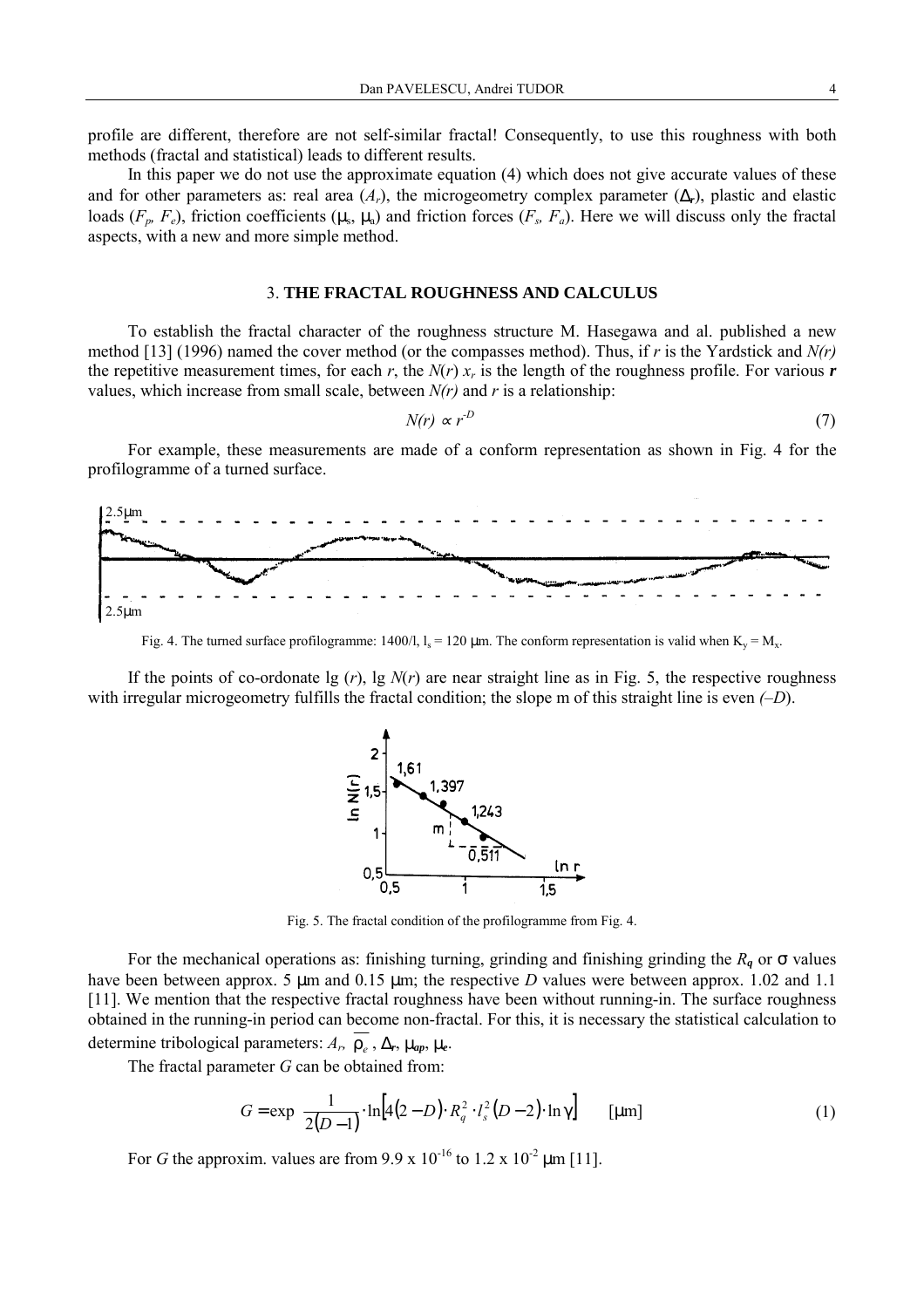Other equation for fractal roughness are [8]:

Real contact area:

$$
A_{rf} = \frac{D}{2 - D} a_l^2 \qquad \text{[µm]}
$$
 (9)

where  $a_l$  is the highest contact spot area  $\text{[µm}^2\text{]}$ .

– The complex parameter of roughness (fractal) [14,15]:

$$
\Delta_{rf} = \frac{R_y}{\overline{\rho_{ef}} \cdot b^{1/\nu}}
$$
\n(10)

where  $R<sub>v</sub>$  is the maximum value of roughness [µm]; *b* and v are the Abbott – Firstone curve parameters.

#### **Observations:**

– The  $R_y$  values variation was from approx. 28  $\mu$ m for finishing turning to 0.8  $\mu$ m, for finishing grinding; it is somehow similar to  $R_q$  variation [11]. Also  $\rho$  values and the pair *b*, v have a large spectrum of values depending of the surface procedures.

– These aspects are important for the ∆*rf* values (10) which can be between approx. 773 to 0.022! The ∆*rf* values influenced also the fractal friction coefficients for the lubricated contact between the "ideal" plane and the real area (*Arf*) of the rough cylinder.

– Since  $\mu_{ap} \gg \mu_{ae}$  [15] we shall use only plastic contact  $(\mu_{ap})$  with  $(\Delta_{rf})^{0.5}$  in the respective complex situation; it results for  $\mu_{ap}$  values between 0.926 and 0.085 [11].

In paper [14] Pavelescu and Tudor have been considered the fractal contact time  $(t_s)$ ; when  $t_s = 0$ , they obtained  $\mu_{ap}$  values between approx. 0.711 to 0.322 for  $\Delta_{rf}$  =538 when  $\rho_{\rho}$  =1.4 x 10<sup>-3</sup>µm, accepting, according to Kraghelsky [15], the equation:

$$
\mu_{ap} = \frac{\tau_0}{c \cdot \sigma_c} + k_{rp} \left( \frac{p_r}{c \cdot \sigma_c} \right)^{\frac{1}{2v}} \cdot (\Delta_{rf})^{0.5} + \beta_{ad} \tag{11}
$$

where:  $\tau_0 = 0.2$  MPa for steel; *rf*  $r = \frac{r_n}{A_{rt}}$  $p_r = \frac{F_n}{I}$  [N/mm<sup>2</sup>];  $A_{rf}$  (eq. 9);  $\Delta_{rf}$  (eq. 10);  $\beta_{ad} = 0.12$  is adhesion coefficient

for steel/steel;  $c \times \sigma_c \approx H$  (hardness);  $k_{rp} = 0.55$ .

We mention that the TIMKEN installation have been used from the Machine Elements and Tribology Chair of the Univ. "Politehnica" Bucharest. The triboelements are made of OLC 45 steel with 2000 MPa hardness. The tribological parameters have been: load  $F_n = 50$  N; the relative speed 3.83 m/second; the mineral oil (T90EP2) and constant temperature of 40°C.

#### **CONCLUSIONS**

- Not all micrometric roughness are fractals and few after a certain running-in period;
- It is possible that the two equations (3), (4) admitted by Majumdar and Bhushan are proper only for nanometric roughness.
- The new method named the cover method is very laborious but simpler and efficient. Nevertheless [11] remark great differences between  $\rho_{ef}$ , values measured and by calculus.

From this paper it may result also some other error possibilities, as: *D* estimation, *G, A<sub>rf</sub>*,  $\Delta_{rf}$ ,  $\mu_{ap}$ calculus or  $\rho_e$  measurement or calculus.